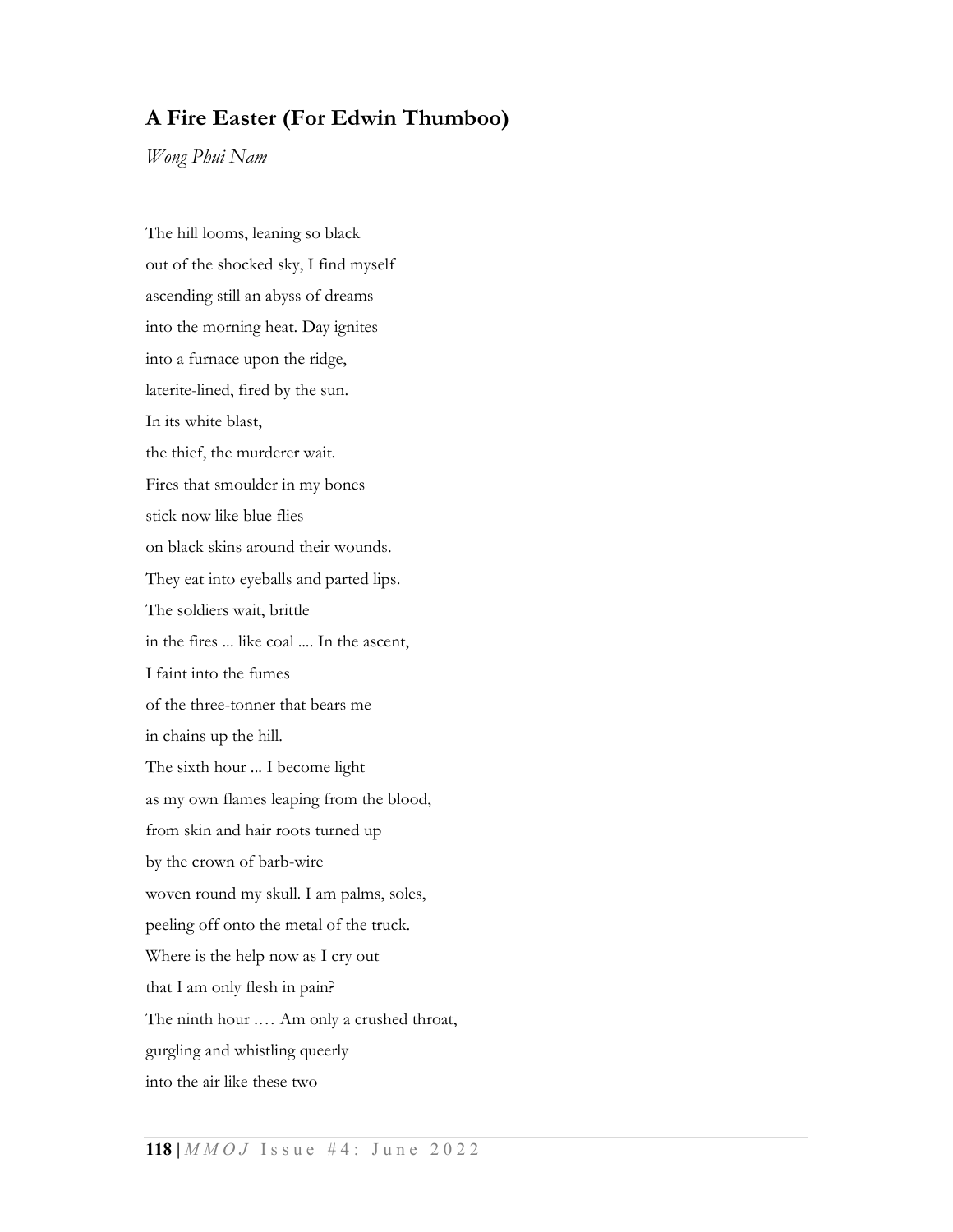who sag from their cross-trees into mid-sky. I would I melt quickly into the sun. No vinegar ... hyssop … bayonet probing into my sides for life .… Let the howling women fade. Mariamma, the other Mary, rolling onto the laterite in such savage grief. Muthu ... John .... In the sword-dry lallang, the others .... Upturned faces, bruised fruit that are much handled. And the jostling crowd, also of the dead ... There shall be no winding cloth, no myrrh, no aloes, no deception this time of me risen in body

that passes through locked door and wall. Let the fires eat me from genitals, from the bowels into the tree of flesh caught up in dreams, in death .... Do not wait then at nightfall at any crossroads, or morning by rail-track, by mining pool, or deep into the ferns beyond the estates where once you had looked for me, the dishevelled, mild, unattainable man of miracles who, by secret, snake-infested streams, shared with you your rice and fish. Except you come with me into the fire, you will not return, with your own eyes and in the ruined flesh see me raised in glory.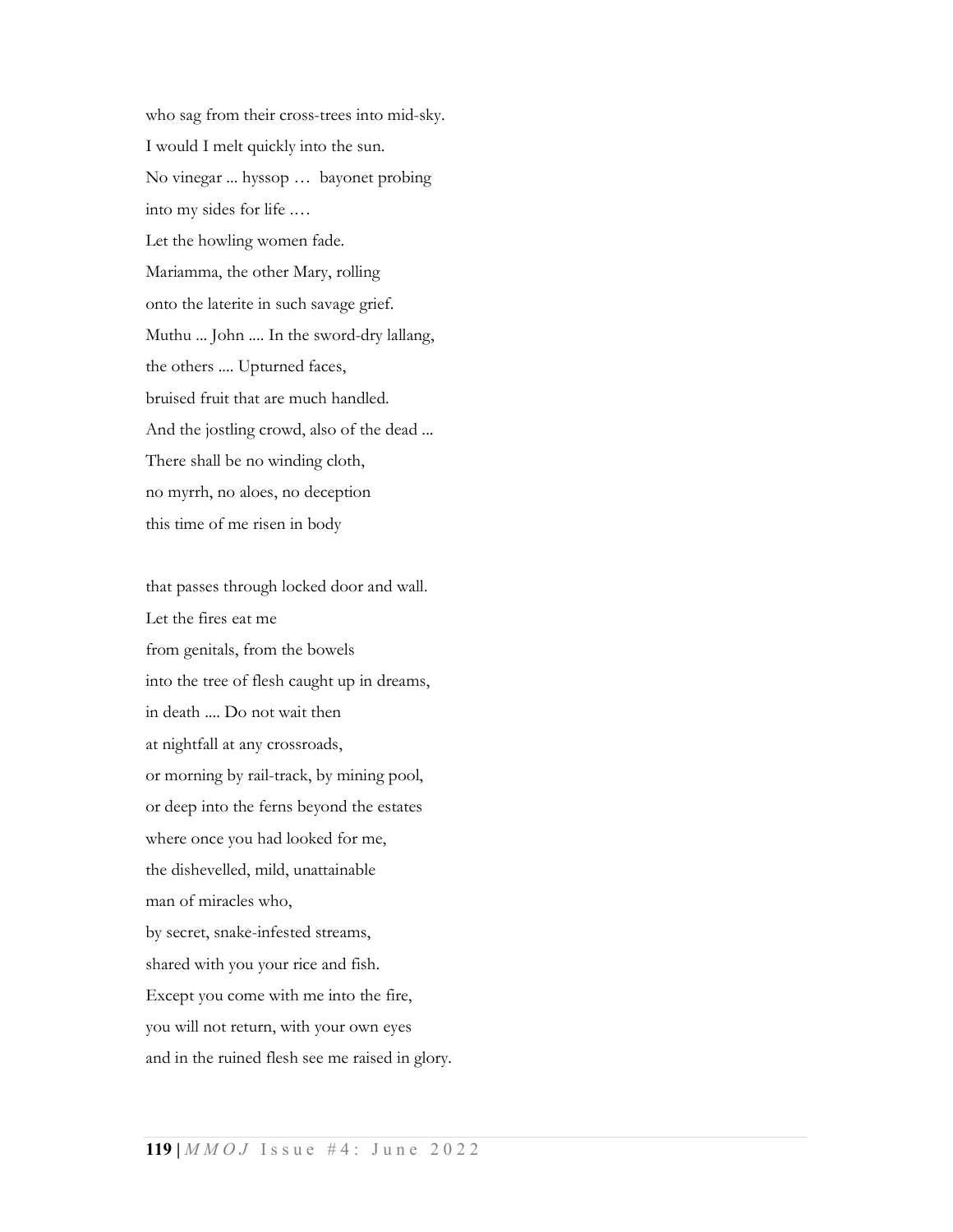Extract from an interview with Wong Phui Nam on his dedication to Edwin Thumboo in his poem A Fire Easter.

## MMOJ: Tell us about the context of your dedicating A Fire Easter to Edwin Thumboo.

WPN: I wrote A Fire Easter soon after the launch of *Ways of Exile* in 1995. That launch reminded me of a long overdue debt that I owed Edwin. His Rib of Earth came out when I was in my second undergraduate year. The quality of lyricism and the sure touch he had with the language were such as had not been seen before in poetry by a Malayan (Singaporeans were also Malayans at the time). The Rib of Earth poems showed that poetry written in English by Malayans could be taken seriously. The collection looked to be a harbinger of a Malayan tradition in poetry yet to come. That was great encouragement to me and a real inspiration. I had to put in a really serious effort into achieving poems that would not look too badly set against the standard Edwin set.

But what had a deeper and more long-lasting influence on me was the long talk on words and poetry writing he had with me on an afternoon at the Dunearn Road students' hostel where I was staying in my third undergraduate year. It started as a mild scolding over *Litmus One*, an anthology of university verse from 1948 to the year Tan Han Hoe and I put it together. Edwin was critical of our naive, irreverent and, I think loose use of language in the Introduction. For instance, he did not like the phrase "durian opener" which was to be taken to mean the introduction to the poems in the collection or in a wider sense, if I remember correctly, to mean that the anthology was an "opener" to future poems to come. (After that, "durian opener" became something of a private joke among us.) Edwin also questioned our reference to a Malayan tradition. He asked, "What tradition?", meaning that we presumed too much in referring to our work as a tradition. Almost as bad was the tone of the language of our Introduction which fell short in showing deference to our predecessor poets and seniors.

From further criticism of our indiscretions, the talk turned to some friendly advice on the writing of poems. I had need (without myself knowing it) of his advice, for my poems at time had earned all-round disapproval from both teaching staff and fellow students for their incoherence and wilful obscurity. I also wrote, in my naivety as an aspiring poet, with no real understanding of symbolist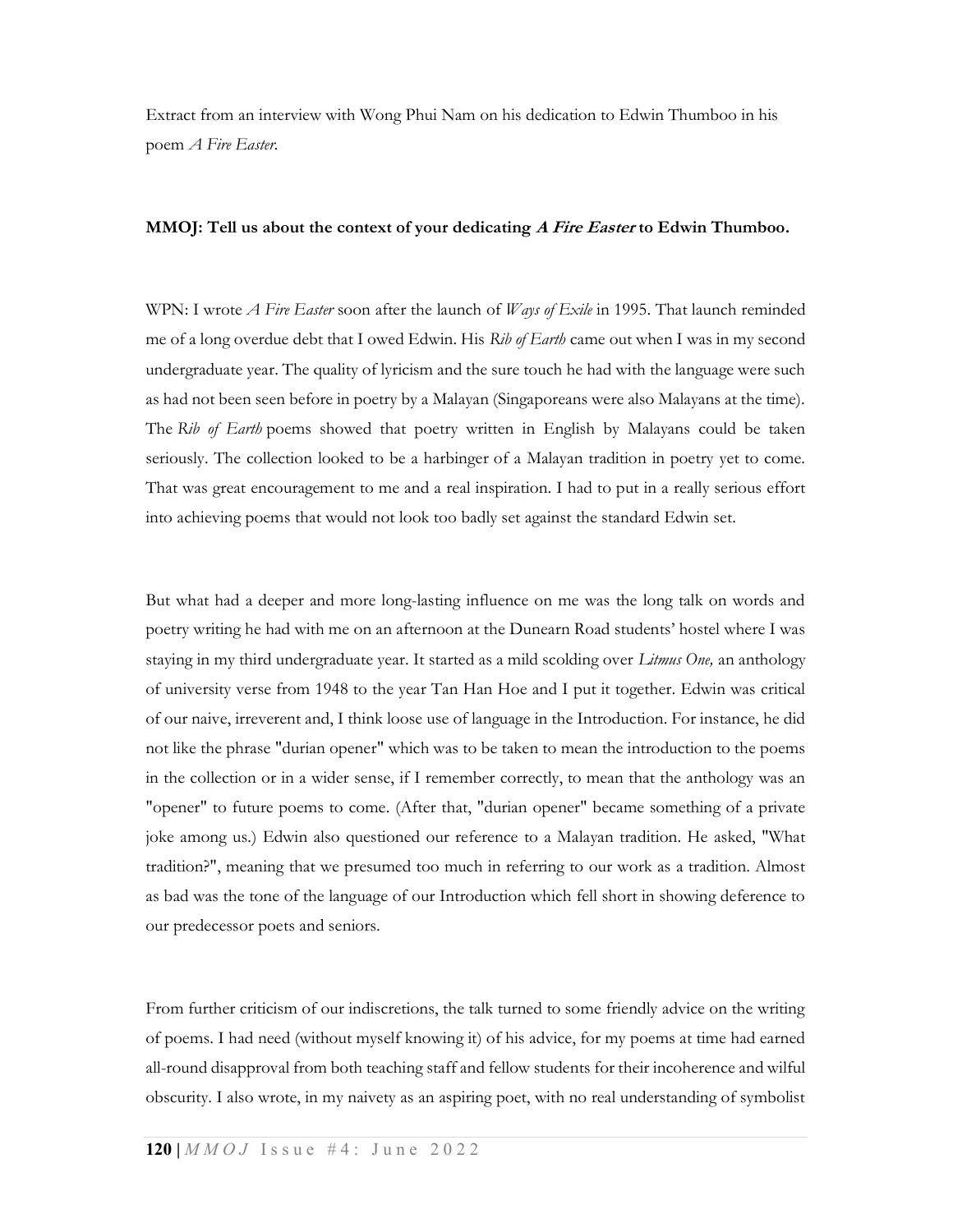writing. Edwin pointed directly to the source of my problem. I had no understanding that poems were made of words. He said a poem was crafted with words, not big ideas, sentiments, or imagery in and of themselves. A poet writing without thought or attention to words even if he thought he had important things to say would not end up with a poem. Till then I failed to see what seems now so simple yet essential point. He quoted Yeats as saying, "Words alone are certain good." Poetry was also written to be read aloud – as incantation.

I came away much chastened of course. But ruminating on all that I heard him say that afternoon over time I gradually arrived at a little understanding of the way words work for a poet. To get to know words, a poet has to be sensitive to their roots, their changes in meaning and register from usage over time, their power of association and allusion, the moods they create in context, and their metaphorical and symbolic fluidity. These make up the tone of voice of a poem which is a sure test of its authenticity. (We hear these days that words can lie with the truth, words are suspect, words are treacherous, words are totally devoid of meaning and so on. If a poet worried too much about these things, he might worry himself to a standstill.) But I need only the essentials for me to be authentic - a tone of voice for my poem that communicates exactly my feelings about what i have to say. As Robert Lowell claims in the Introduction to his *Imitations*, "Tone is everything in poetry". I have always had this mind when choosing the words to make up my poems. The origin of this care for tone goes back to the afternoon when Edwin talked to me about words and poetry.

Even after that, he continued to take an interest and encourage me in my writing. He visited me when he was in Kuala Lumpur and invited me to talk to his students and to come to Singapore for literary conferences. He published my poems in The Flowering Tree, Seven Poets, The Second Tongue and brought out my collection, Remembering Grandma and Other Rumours. He also helped get Ethos to publish *The Hidden Papyrus of Hen-taui*. For the debt I owe him, my dedication was very, very small as acknowledgement.

## MMOJ: Why *A Fire Easter*?

WPN: The sequence I wrote years ago, "Candles for a Local Osiris", has a resurrected Christ-like figure, Osiris, who failed in the conditions he met with in this country. In later retrospect, I felt